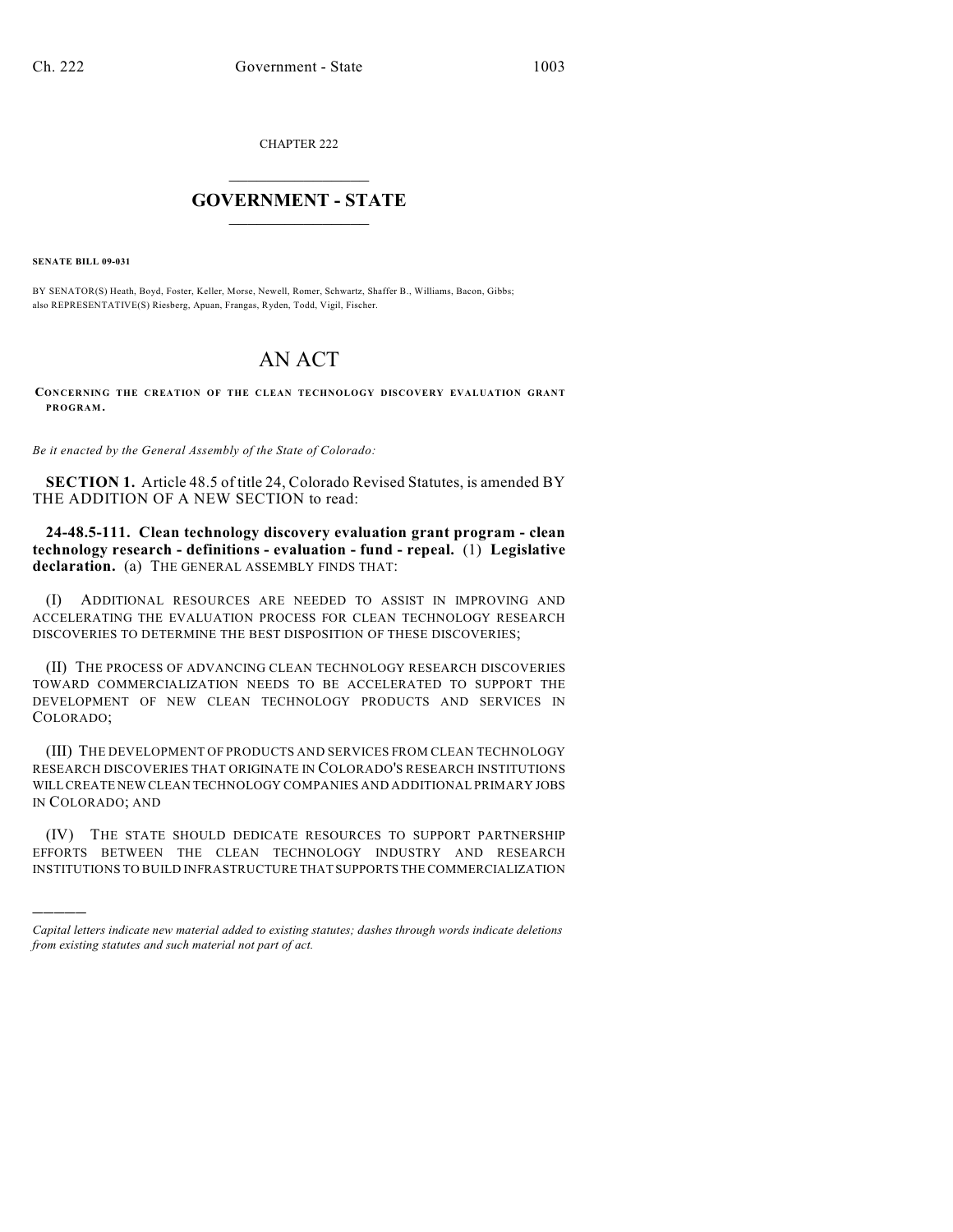OF CLEAN TECHNOLOGY PRODUCTS AND SERVICES.

(b) THE GENERAL ASSEMBLY, THEREFORE, DECLARES THAT IT IS IN THE BEST INTEREST OF THE STATE'S ECONOMIC GROWTH TO DEDICATE FINANCIAL RESOURCES TO FACILITATE THE DEVELOPMENT OF NEW CLEAN TECHNOLOGY RESEARCH DISCOVERIES IN COLORADO AND PROMOTE COLORADO-BASED CLEAN TECHNOLOGY.

(2) **Definitions.** AS USED IN THIS SECTION, UNLESS THE CONTEXT OTHERWISE REQUIRES:

(a) "CLEAN TECHNOLOGY COMPANY" MEANS A COMPANY THAT IS LOCATED IN COLORADO AND PRODUCES OR DEVELOPS ONE OR MORE CLEAN TECHNOLOGY PRODUCTS OR SERVICES.

(b) "CLEAN TECHNOLOGY PRODUCTS OR SERVICES" MEANS:

(I) RENEWABLE ENERGY GENERATION TECHNOLOGIES, INCLUDING BUT NOT LIMITED TO SOLAR, WIND, BIOFUEL, AND GEOTHERMAL ENERGY-GENERATION TECHNOLOGIES;

(II) PRODUCTS AND TECHNOLOGIES USED IN RENEWABLE ENERGY DEPLOYMENT AND GENERATION ON A COMMERCIAL SCALE;

(III) PRODUCTS AND TECHNOLOGIES THAT ENHANCE THE EFFICIENT STORAGE, DISTRIBUTION, AND CONSUMPTION OF ENERGY; OR

(IV) PRODUCTS AND TECHNOLOGIES THAT MITIGATE HUMAN IMPACT ON THE ENVIRONMENT, INCLUDING BUT NOT LIMITED TO PRODUCTS AND TECHNOLOGIES THAT FACILITATE THE MANAGEMENT OF GREENHOUSE GASES, WATER, AND WASTE.

(c) "CLEAN TECHNOLOGY RESEARCH" MEANS BASIC OR APPLIED RESEARCH THAT LEADS TO THE DEVELOPMENT OF CLEAN TECHNOLOGY PRODUCTS OR SERVICES.

(d) "DIRECTOR" MEANS THE DIRECTOR OF THE COLORADO OFFICE OF ECONOMIC DEVELOPMENT CREATED IN SECTION 24-48.5-101.

(e) "EARLY-STAGE CLEAN TECHNOLOGY COMPANY" MEANS A CLEAN TECHNOLOGY COMPANY THAT:

(I) HAS RECEIVED LESS THAN FIVE MILLION DOLLARS FROM GRANTS AND THIRD-PARTY INVESTORS;

(II) EMPLOYS FIFTY OR FEWER PERSONS; AND

(III) HAS ITS HEADQUARTERS LOCATED IN COLORADO.

(f) "FUND" MEANS THE CLEAN TECHNOLOGY DISCOVERY EVALUATION CASH FUND CREATED IN SUBSECTION (5) OF THIS SECTION.

(g) "OFFICE OF TECHNOLOGY TRANSFER" MEANS AN OFFICE THAT IS AFFILIATED WITH A RESEARCH INSTITUTION AND THAT IS RESPONSIBLE FOR TECHNOLOGY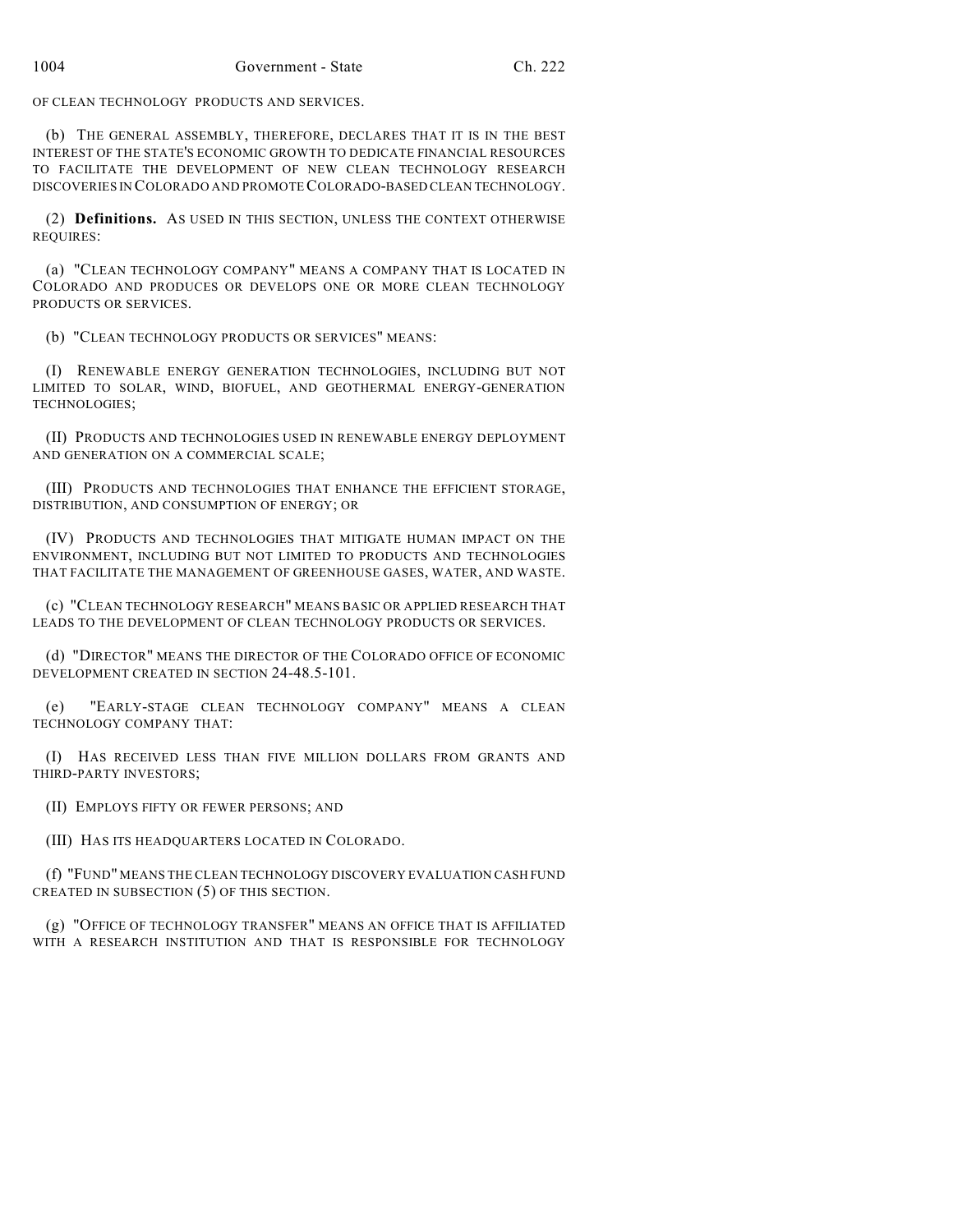TRANSFER AND THAT ARRANGES FOR THE SALE OR LICENSURE OF A CLEAN TECHNOLOGY RESEARCH PROJECT TO A PRIVATE ENTITY.

(h) "PROGRAM" MEANS THE CLEAN TECHNOLOGY DISCOVERY EVALUATION GRANT PROGRAM CREATED IN SUBSECTION (3) OF THIS SECTION.

(i) "RESEARCH INSTITUTION" MEANS A PUBLIC OR PRIVATE, NONPROFIT INSTITUTION OF HIGHER EDUCATION LOCATED AND OPERATING IN COLORADO.

(3) **Program.** (a) THERE IS HEREBY CREATED IN THE COLORADO OFFICE OF ECONOMIC DEVELOPMENT THE CLEAN TECHNOLOGY DISCOVERY EVALUATION GRANT PROGRAM FOR THE PURPOSE OF IMPROVING AND EXPANDING THE DEVELOPMENT OF CLEAN TECHNOLOGY DISCOVERIES WITH THE INTENT OF ACCELERATING THE DEVELOPMENT OF NEW CLEAN TECHNOLOGY PRODUCTS AND SERVICES. THE COLORADO OFFICE OF ECONOMIC DEVELOPMENT SHALL ADMINISTER THE PROGRAM. THE DIRECTOR SHALL CONSULT WITH A COLORADO-BASED CLEAN TECHNOLOGY INDUSTRY ASSOCIATION IN IMPLEMENTING THE PROGRAM, WHICH IMPLEMENTATION SHALL INCLUDE, BUT NEED NOT BE LIMITED TO, REVIEWING PROGRAM GRANT APPLICATIONS AND MONITORING AND EVALUATING THE GRANTEES AND THE CLEAN TECHNOLOGY RESEARCH PROJECTS.

(b) THE PROGRAM SHALL PROVIDE GRANTS TO OFFICES OF TECHNOLOGY TRANSFER, EARLY-STAGE CLEAN TECHNOLOGY COMPANIES, AND PRIVATE ENTITIES. THE GRANTS SHALL BE PAID FROM MONEYS APPROPRIATED TO THE FUND. THE GRANTS SHALL BE PROVIDED IN AMOUNTS OF:

(I) NO MORE THAN FIFTY THOUSAND DOLLARS FOR EACH OFFICE OF TECHNOLOGY TRANSFER THAT IS AWARDED A GRANT FOR A RESEARCH PROJECT; AND

(II) NO MORE THAN ONE HUNDRED FIFTY THOUSAND DOLLARS FOR EACH EARLY-STAGE CLEAN TECHNOLOGY COMPANY THAT IS AWARDED A GRANT. THE TOTAL SUM OF MONEYS AWARDED AS GRANTS FROM THE PROGRAM TO AN EARLY-STAGE CLEAN TECHNOLOGY COMPANY SHALL NOT EXCEED ONE HUNDRED FIFTY THOUSAND DOLLARS.

(c) IN PROVIDING GRANTS TO OFFICES OF TECHNOLOGY TRANSFER AND EARLY-STAGE CLEAN TECHNOLOGY COMPANIES PURSUANT TO PARAGRAPH (b) OF THIS SUBSECTION (3), THE PROGRAM SHALL PROVIDE THE GRANTS AS FOLLOWS:

(I) AT LEAST TWENTY-FIVE PERCENT OF THE MONEYS CREDITED TO THE FUND SHALL BE USED TO PROVIDE GRANTS TO OFFICES OF TECHNOLOGY TRANSFER FOR CLEAN TECHNOLOGY RESEARCH PROJECTS.

(II) AT LEAST TWENTY-FIVE PERCENT OF THE MONEYS CREDITED TO THE FUND SHALL BE USED TO PROVIDE GRANTS TO EARLY-STAGE CLEAN TECHNOLOGY COMPANIES.

(d) THE COLORADO OFFICE OF ECONOMIC DEVELOPMENT MAY USE ANY MONEYS TRANSFERRED TO THE FUND THAT ARE NOT USED TO PROVIDE GRANTS AS DESCRIBED IN PARAGRAPHS (b) AND (c) OF THIS SUBSECTION (3) TO SUPPORT PARTNERSHIP EFFORTS BETWEEN THE CLEAN TECHNOLOGY INDUSTRY AND RESEARCH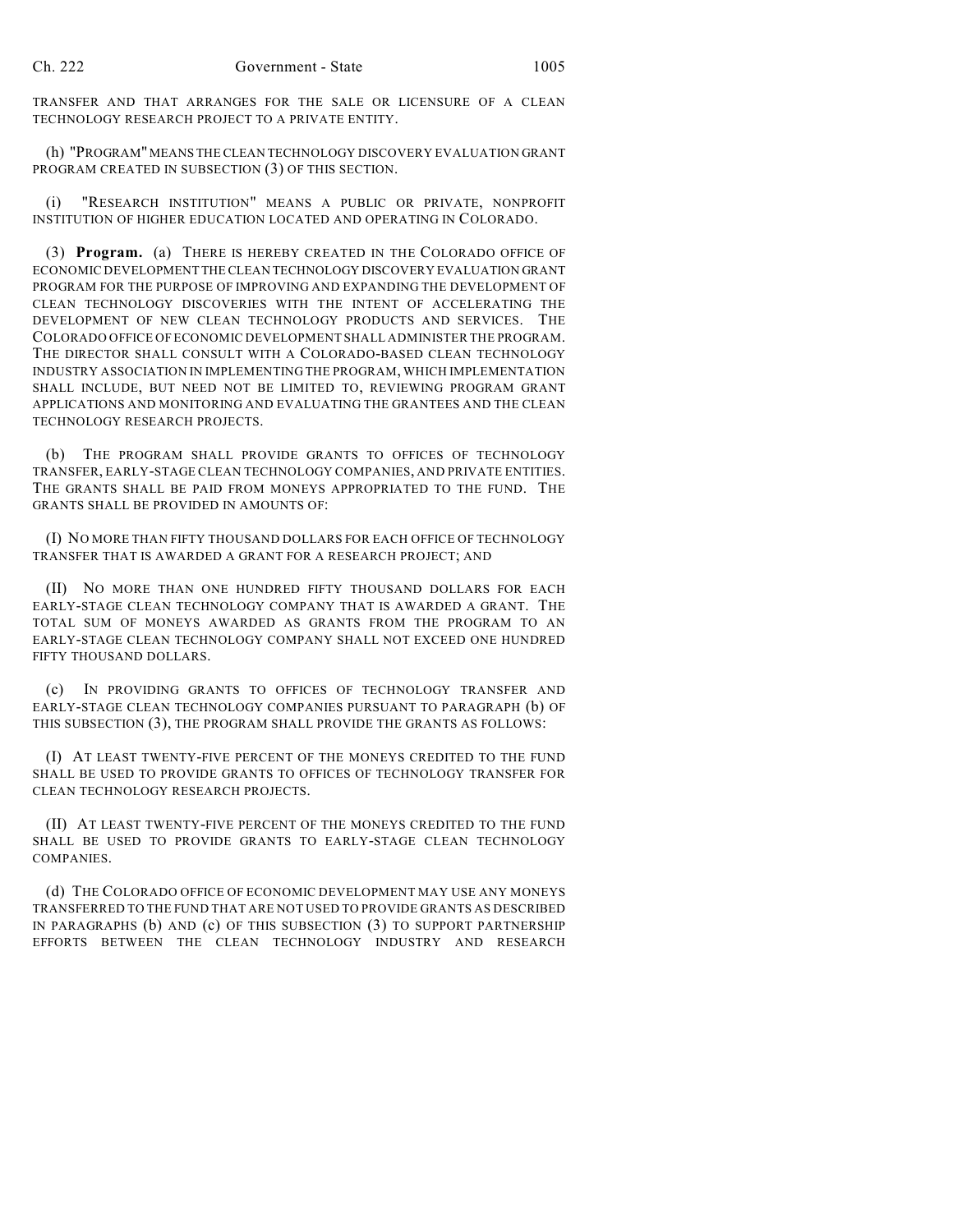INSTITUTIONS TO BUILD AND MAINTAIN INFRASTRUCTURE THAT SUPPORTS THE COMMERCIALIZATION OF CLEAN TECHNOLOGY PRODUCTS OR SERVICES, WHICH INFRASTRUCTURE MAY INCLUDE, BUT NEED NOT BE LIMITED TO, THE COLORADO RENEWABLE ENERGY AUTHORITY CREATED IN SECTION 24-47.5-101.

(e) IN APPLYING FOR A GRANT UNDER THE PROGRAM FOR A CLEAN TECHNOLOGY RESEARCH PROJECT, AN OFFICE OF TECHNOLOGY TRANSFER SHALL SUBMIT TO THE COLORADO OFFICE OF ECONOMIC DEVELOPMENT ALL OF THE FOLLOWING:

(I) A DESCRIPTION OF A CLEAN TECHNOLOGY RESEARCH PROJECT THAT IS LIKELY TO LEAD TO COMMERCIALIZATION OF ONE OR MORE CLEAN TECHNOLOGY PRODUCTS OR SERVICES;

(II) EVIDENCE OF A DEDICATED, MATCHING SOURCE OF MONEYS THAT IS AT LEAST EQUAL TO THE AMOUNT APPLIED FOR UNDER THE PROGRAM; AND

(III) AN ANALYSIS DEMONSTRATING THAT THE SCOPE OF THE PROJECT FOR WHICH THE OFFICE OF TECHNOLOGY TRANSFER IS APPLYING FOR A GRANT IS SUFFICIENT TO DETERMINE THE MOST PRODUCTIVE DISPOSITION OF THE CLEAN TECHNOLOGY PRODUCTS OR SERVICES THAT RESULTS FROM THE PROJECT.

(f) IN APPLYING FOR A GRANT FROM THE PROGRAM FOR A COMMERCIALIZATION PURPOSE THAT IS DESCRIBED IN SUBPARAGRAPH (II) OF PARAGRAPH (c) OF THIS SUBSECTION (3), AN EARLY-STAGE CLEAN TECHNOLOGY COMPANY SHALL SUBMIT TO THE COLORADO OFFICE OF ECONOMIC DEVELOPMENT ALL OF THE FOLLOWING:

(I) AN ANALYSIS DEMONSTRATING THAT THE SCOPE OF THE PROJECT FOR WHICH THE EARLY-STAGE CLEAN TECHNOLOGY COMPANY IS APPLYING FOR A GRANT IS SUFFICIENT TO ENHANCE THE COMMERCIALIZATION OF ONE OR MORE CLEAN TECHNOLOGY PRODUCTS OR SERVICES; AND

(II) EVIDENCE OF A DEDICATED, MATCHING SOURCE OF MONEYS THAT IS AT LEAST EQUAL TO THE AMOUNT APPLIED FOR UNDER THE PROGRAM, WHICH SOURCE CONSISTS ENTIRELY OF OTHER GRANTS OR CONTRIBUTIONS FROM THIRD-PARTY INVESTORS.

(g) SUBJECT TO AVAILABLE APPROPRIATIONS, THE DIRECTOR SHALL AWARD THE GRANTS.

(h) A GRANT RECIPIENT SHALL USE A GRANT AWARDED UNDER THE PROGRAM ONLY TO ADVANCE A NEW RESEARCH DISCOVERY TOWARD COMMERCIALIZATION AND NOT TO SUPPORT BASIC RESEARCH.

(i) UPON COMPLETION OF THE RESEARCH SCOPE OF A CLEAN TECHNOLOGY RESEARCH PROJECT FOR WHICH A GRANT RECIPIENT HAS RECEIVED A GRANT AWARDED UNDER THE PROGRAM, THE OFFICE OF TECHNOLOGY TRANSFER SHALL RETURN ANY UNUSED GRANT MONEYS TO THE COLORADO OFFICE OF ECONOMIC DEVELOPMENT. THE COLORADO OFFICE OF ECONOMIC DEVELOPMENT SHALL TRANSFER THE MONEYS TO THE STATE TREASURER, WHO SHALL CREDIT THE SAME TO THE FUND.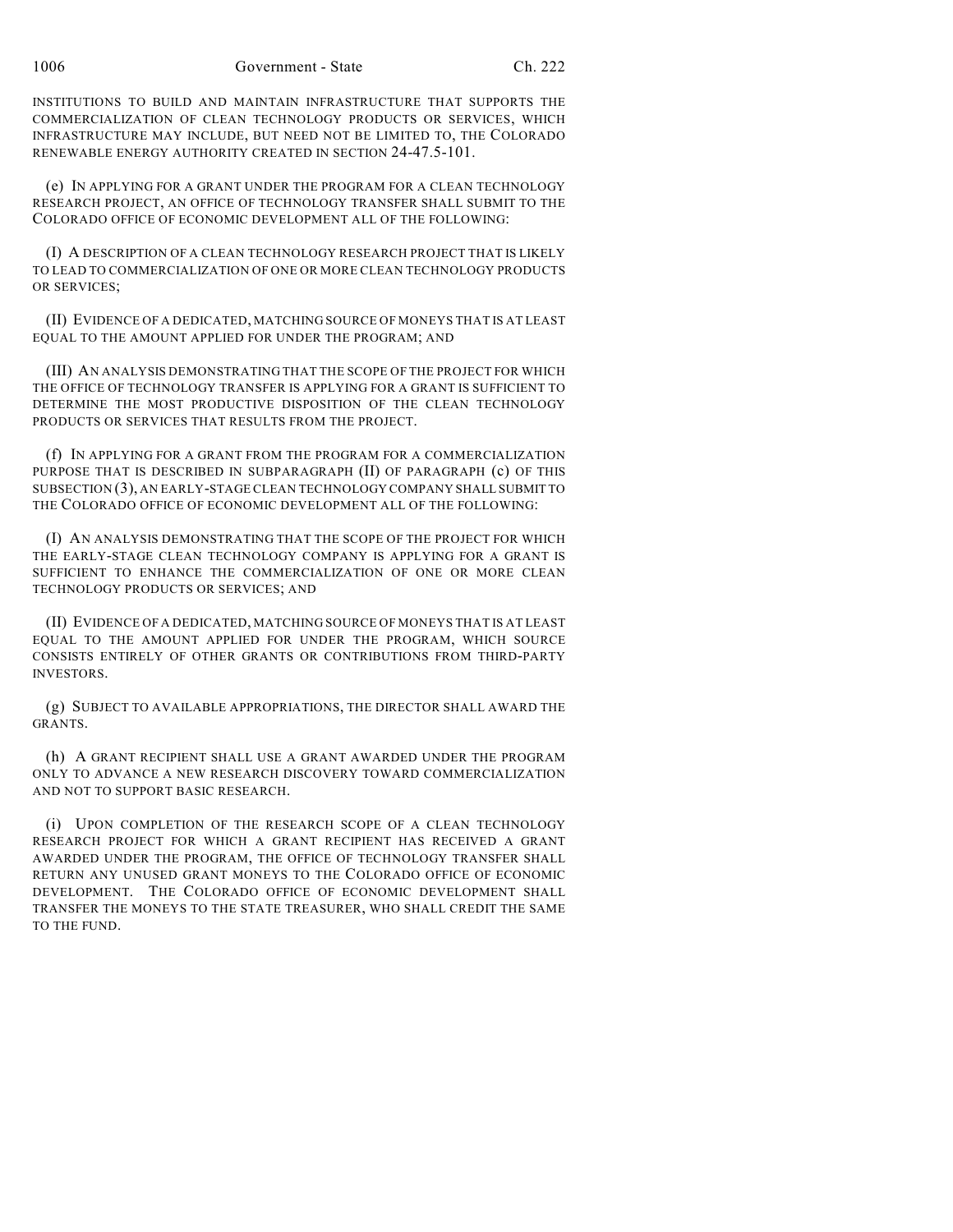(4) **Policies - reporting.** (a) ON OR BEFORE SEPTEMBER 1, 2009, THE DIRECTOR SHALL ESTABLISH POLICIES FOR THE PROGRAM THAT INCLUDE, BUT NEED NOT BE LIMITED TO:

(I) THE PROCEDURES AND TIMELINES BY WHICH AN OFFICE OF TECHNOLOGY TRANSFER OR AN EARLY-STAGE CLEAN TECHNOLOGY COMPANY MAY APPLY FOR A GRANT;

(II) CRITERIA FOR DETERMINING THE GRANT AMOUNTS; AND

(III) A REPORTING REQUIREMENT FOR GRANT RECIPIENTS THAT REQUIRES, AT A MINIMUM, EACH OFFICE OF TECHNOLOGY TRANSFER THAT RECEIVES A GRANT UNDER THE PROGRAM OR ITS DESIGNEE TO PRESENT ITS CLEAN TECHNOLOGY RESEARCH PROJECT TO ELEMENTARY AND SECONDARY SCHOOL SCIENCE TEACHERS WHO ARE EMPLOYED IN THE GEOGRAPHIC REGION IN WHICH THE CLEAN TECHNOLOGY PRODUCTS OR SERVICES ARE BEING DEVELOPED.

(b) ON OR BEFORE APRIL 15, 2010, AND ON OR BEFORE APRIL 15 EACH YEAR THEREAFTER, THE DIRECTOR SHALL SUBMIT A REPORT TO THE BUSINESS AFFAIRS AND LABOR COMMITTEE OF THE HOUSE OF REPRESENTATIVES AND THE BUSINESS, LABOR, AND TECHNOLOGY COMMITTEE OF THE SENATE, OR ANY SUCCESSOR COMMITTEES, SUMMARIZING THE CLEAN TECHNOLOGY RESEARCH PROJECTS AND DESCRIBING THE EARLY-STAGE CLEAN TECHNOLOGY COMPANIES THAT RECEIVED FUNDING UNDER THE PROGRAM IN THE PRECEDING YEAR. AT A MINIMUM, THE REPORT SHALL SPECIFY THE FOLLOWING INFORMATION:

(I) THE AMOUNT OF FUNDING DISTRIBUTED TO EACH CLEAN TECHNOLOGY RESEARCH PROJECT AND EARLY-STAGE CLEAN TECHNOLOGY COMPANY FROM THE PROGRAM AND A DESCRIPTION OF EACH CLEAN TECHNOLOGY RESEARCH PROJECT AND EARLY-STAGE CLEAN TECHNOLOGY COMPANY;

(II) THE MANNER IN WHICH EACH CLEAN TECHNOLOGY RESEARCH PROJECT AND EARLY-STAGE CLEAN TECHNOLOGY COMPANY APPLIED THE FUNDING RECEIVED FROM THE PROGRAM; AND

(III) THE RESULTS ACHIEVED BY EACH CLEAN TECHNOLOGY RESEARCH PROJECT AND EARLY-STAGE CLEAN TECHNOLOGY COMPANY, INCLUDING BUT NOT LIMITED TO:

(A) IDENTIFIABLE MONETARY RETURNS TO THE GRANT RECIPIENT AND OTHER PARTIES SINCE THE RECEIPT OF THE GRANT; AND

(B) THE NUMBER OF JOBS THAT HAVE DIRECTLY AND INDIRECTLY RESULTED FROM THE RESEARCH PROJECT.

(5) **Fund.** (a) THERE IS HEREBY CREATED IN THE STATE TREASURY THE CLEAN TECHNOLOGY DISCOVERY EVALUATION CASH FUND THAT SHALL CONSIST OF MONEYS THAT ARE CREDITED TO THE FUND PURSUANT TO PARAGRAPH (b) OR (c) OF THIS SUBSECTION (5). THE MONEYS IN THE FUND SHALL BE SUBJECT TO ANNUAL APPROPRIATION BY THE GENERAL ASSEMBLY TO THE COLORADO OFFICE OF ECONOMIC DEVELOPMENT FOR THE DIRECT AND INDIRECT COSTS ASSOCIATED WITH THE IMPLEMENTATION OF THE PROGRAM. ANY MONEYS IN THE FUND NOT EXPENDED